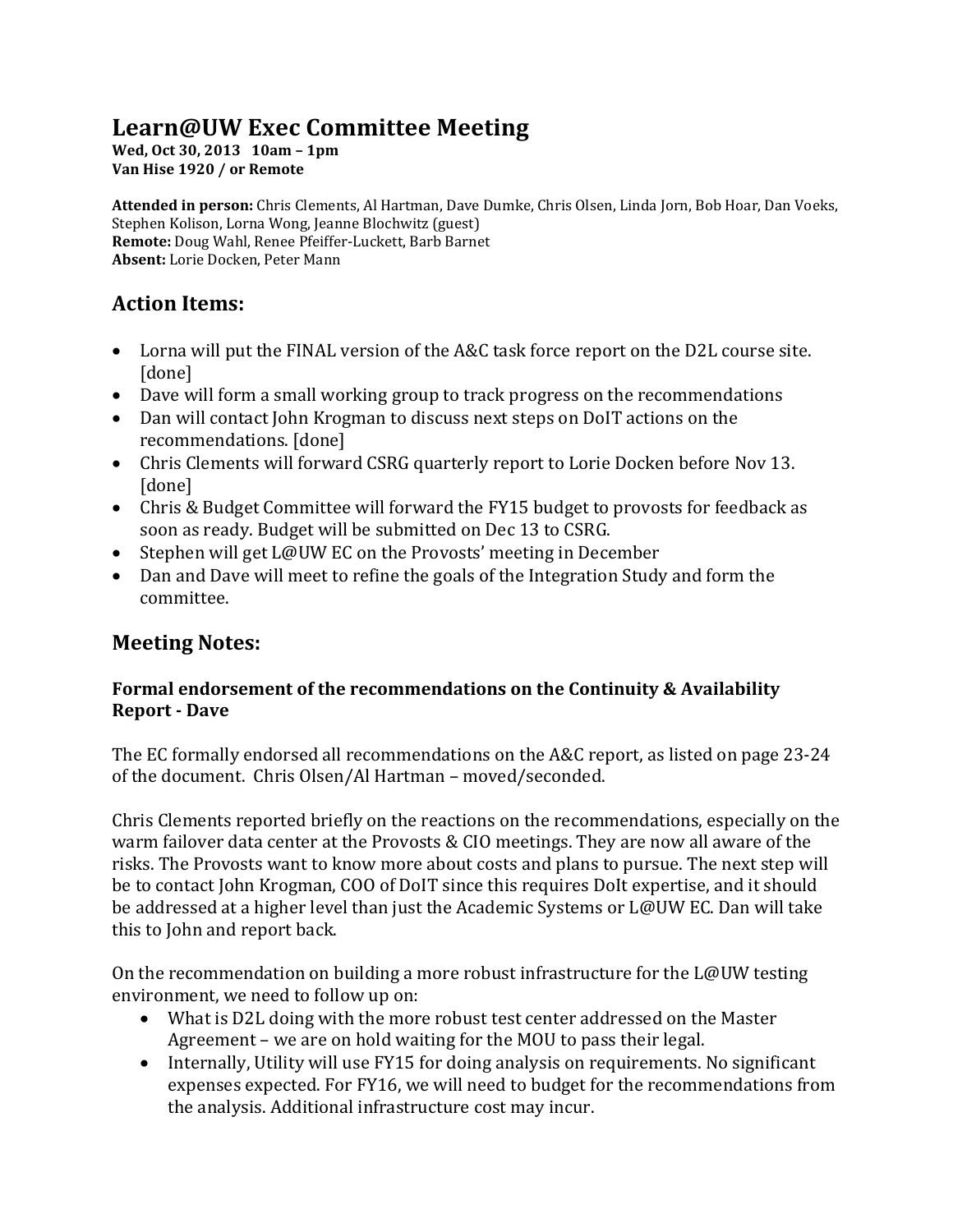The Availability & Continuity Report has been sent to D2L early October. Lorna asked for and was ensured feedback will be provided.

The Current Purge Process & plan is endorsed and will move forward.

For report sharing, the EC decided that the report will remain internal. The EC encourages members to present the A&C task force recommendations and highlight the findings to constituency groups. A version of the report (dated Sept 4, 2013 - FINAL VERSION) with a statement on restriction on distribution will be put on the D2L course site. All members should destroy previous versions to avoid confusion. Please also ask people who have a copy of the report to delete the old version(s).

Dave suggested that a small working group should be formed to track the progress of the recommendations and report back to the EC periodically. Dave will lead.

*[Report from Dan after conversation with John K:* 

*I informed John that the Executive Committee has voted to formally endorse the report and recommendations. We spoke specifically about three of the task force recommendations which will need input and/or response from John on behalf of DoIT:* 

*- The recommendation for a warm failover datacenter*

*- The recommendation for an additional weekly maintenance window*

*- The recommendation pertaining to process improvement around change management*

*John confirmed that he would develop a response covering these topics and that he will communicate this back to Chris Clements and Dave Dumke.]*

#### **CSRG first quarter report for FY 14 - Lorna**

CSRG requires quarterly reports on each submitted project. Lorna & Peter have prepared the report for all three Academic systems Projects. Dave/Chris O moved/seconded to endorse the report to be sent forward.

Academic System Operations: everything on target, the under spending was due to the fringe benefits not caught up yet.

Media Management System – no expenses yet, as RFP just finished and contract negotiation in progress. Did not expect much discrepancy, other than the professional service fee for implementation that was not budgeted with the license.

Learning Analytics – All infrastructure built for both UWS & UWM. The underspending will likely to catch up as the year goes on. Currently, the Reporting Server is turned off due to a security flaw, which D2L is fixing. Thus there is delay in the project.

Document is available on the D2L course site, and has been sent to the EC prior to this meeting.

Chris Clements as chair, will forward to Lorie Docken.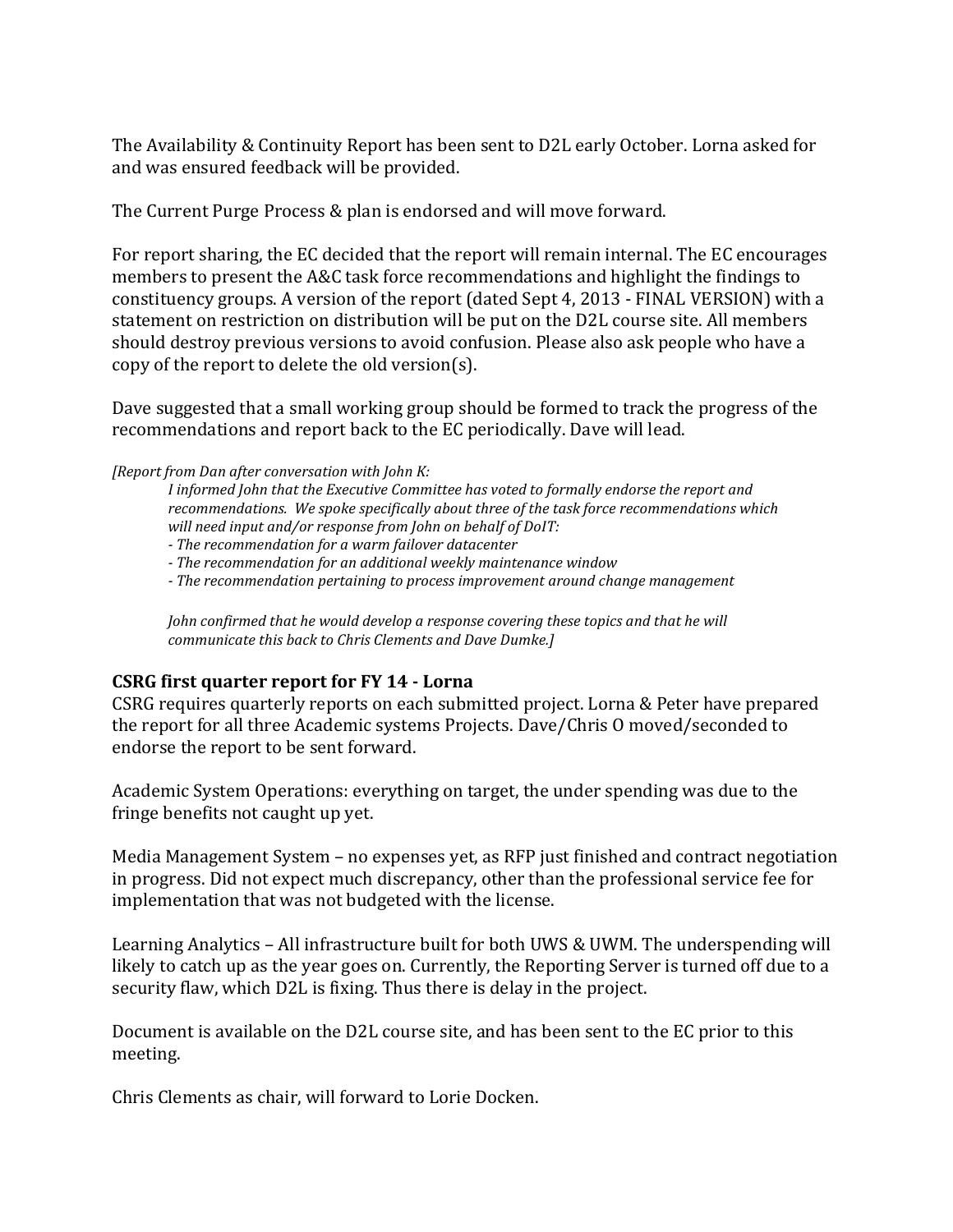## **Updates on Media Management System contract – Lorna**

The Media Management System RFP has concluded. Kaltura has been selected and an intent to award was issued. Price negotiation is almost complete and pretty favorable, except for the first year professional services to cover the implementation  $(*\sim30,000)$  was not budgeted in the license cost. Procurement is working with the vendor on the contract language. A contract is expected to be signed soon so implementation can begin. The target roll out date for the campuses is beginning of Spring semester 2014. Peter Mann did an excellent job as chair of the RFP to move the process along.

## **BB-C renewal - Lorna**

The three-year contract for Bb-Collaborate, the UWS instructional web conferencing system will be up to renewal at the end of June 2014. Usage reports are currently compiled. A faculty survey will also be sent before the end of semester – targeting only the faculty moderators. While usage is not as high as we had hoped for, it has significant usage (compared to the Abobe Connect system three years ago) on the instructional side. A newly developed U-Portal interface will increase the non-instructional usage as seen in the trend so far, 2 months into deployment. We need a stable system for our current users and we expect growth in the next years. The EC agrees that we should take advantage of the two one-year renewal option while getting the price down to a level that matches our use. We can decide on the need of an RFP in the next year or so depending on the changing landscape of this product space.

#### **Academic Roadmap Task Force – Bob reported**

The task force members are: Bob Hoar, Rovy Branon, Linda Jorn, Tanya Joosten (Chair), Lorna Wong.

The group met a couple of times to brainstorm on the goals & scope of the project. The main goals are:

1.) Provide vision, strategic direction for instructional applications, 3 years out

2.) Building capacity for being responsive in the future

Some actions may include recommendations for:

1.) advocate instructional applications that provide a set of characteristics and functionality

2.)D2L or LMS requirements

3.) budget for future instructional applications and support

4.) prioritize instructional application pilot, acquisition, and support

5.) foster collaboration among UW System to ensure quality in teaching and learning through instructional application administration, training and development, and use

6.) role and resources, UW System and campus level, for future instructional applications

7.) guidelines, rules, and/or policy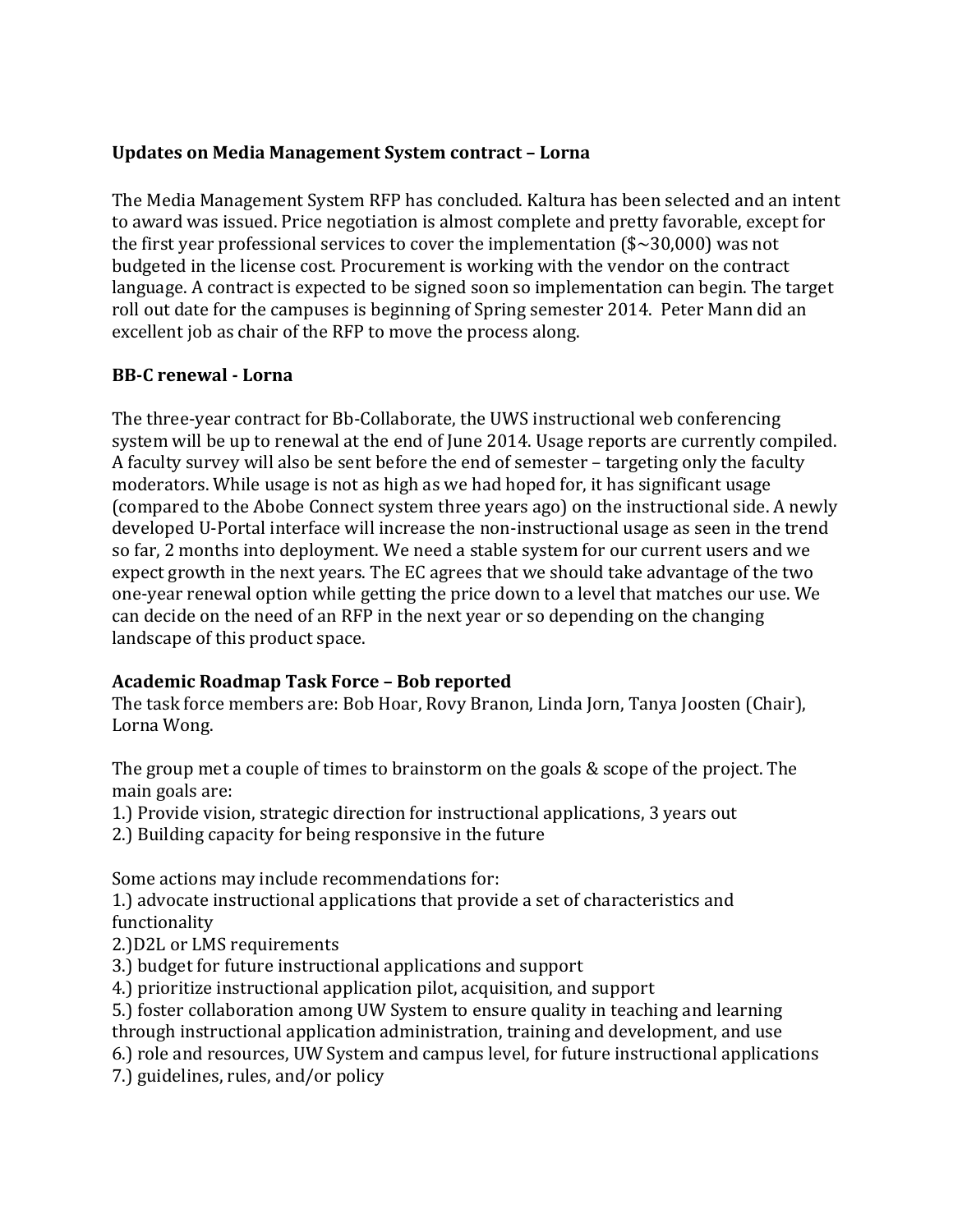This project can be elaborate to involve consultation work from top tier consulting firms to facilitate, which our current budget climate precluded. The EC feels that a lot can be accomplished by drawing internal expertise and resources with more reasonable support from the Academic Systems Funding, even though it may be more limiting in scope. The task force will be meeting in November to draw up an action plan.

The EC suggests that the roadmap should help us understand the trends, not to pinpoint technology, how we can best provide support of services (cloud based, internal, external hosting etc.) especially in moving a large complex institution like UWS forward, and how to differentiate between campus specific versus system wide support models.

The campus IT strategic plans may not include details on the academic side. It will be important to hear from the practitioners (faculty) as well as program administrators to note the faculty professional development needs. Educause is a rich resource. ELI can provide a good resource for consultation, we need to know to contact. EAB and Hanover were mentioned as well. The Task Force already investigated these possibilities.

The Exec Committee is very interested in the idea of a Campus Summit to get input from campuses. Some suggested participants include: vice provosts for teaching & learning, director of teaching and learning center, leading faculty, LTDC, online education admins. It will be good to ask campuses to suggest who to invite.

We should also ask for Provosts support and suggestions on campus participants in the summit.

The EC also suggests that relevant articles that the EC come across should be put in a repository – such as a BOX site.

## **FY Budget proposal Discussion - Dave, Al, Chris, Lorna**

The budget subcommittee worked on the Budget spreadsheet and the operational narratives for FY15 with projections into FY16-FY19. A draft of the documents has been sent to the EC prior to this meeting.

The main change in the budget spreadsheet is the reorganization of the items into 4 categories, which makes the presentation more logical and easier to follow.

The team walked through the budget spreadsheet and the narratives. The plan is to finalize the narrative and confirm the numbers within the next week. Dan has graciously stepped up to fill the void since Peter Mann has been a main architect of the Learn@UW Utility budget.

Projections for FY16 –FY19 were also discussed. There are too many uncertainties with contract terminations & renewals, upcoming RFP and roadmap will likely change the projections in the future years. Other than the normal projected increases in license and